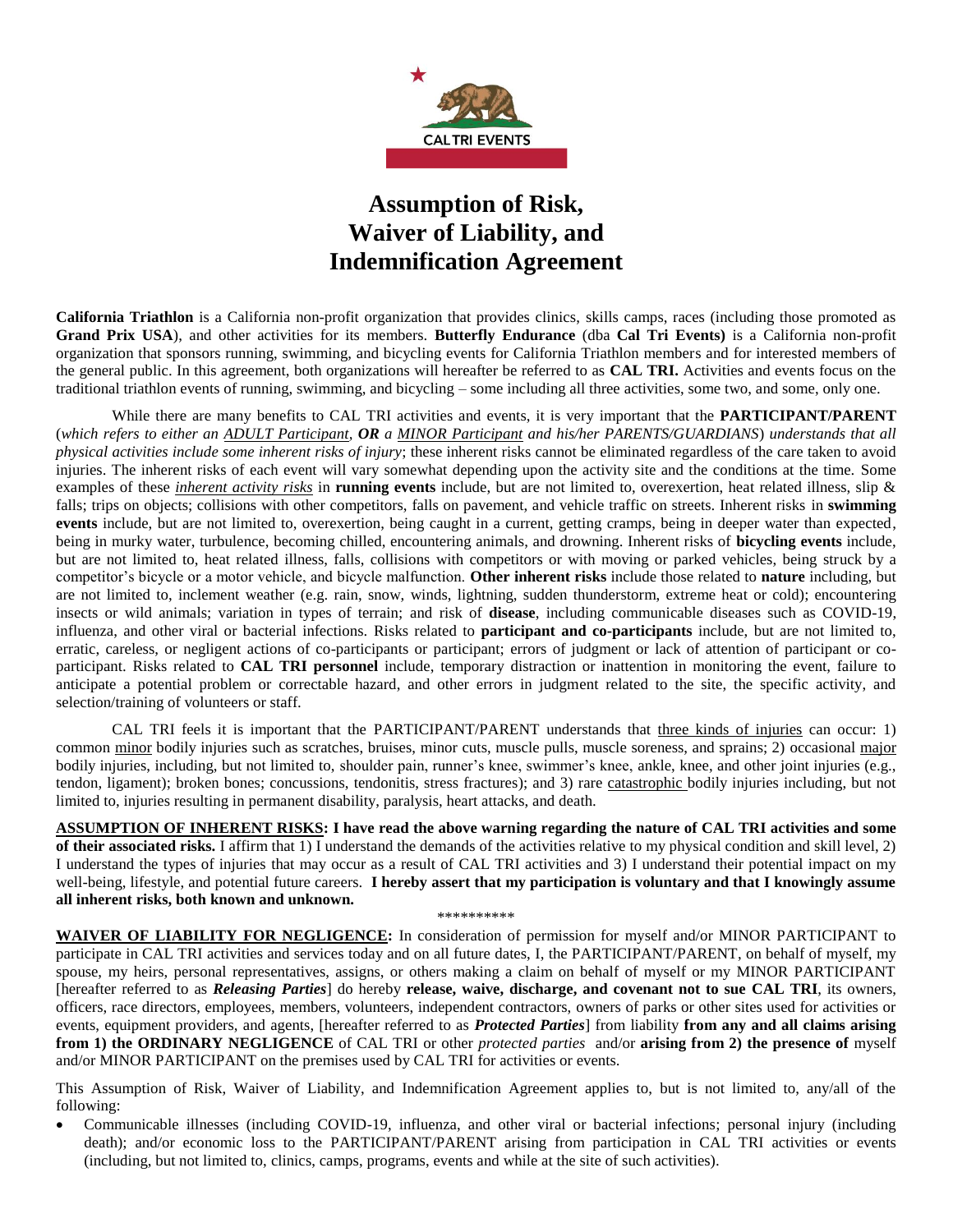- Any and all claims resulting from the damage to, loss of, or theft of property.
- The release of CAL TRI from any claims and rights that I and/or MINOR PARTICIPANT 1) now have against CAL TRI and/or 2) may have in the future against CAL TRI.

#### \*\*\*\*\*\*\*\*\*\*

**INDEMNIFICATION AGREEMENT**: I, the PARTICIPANT/PARENT, **agree to hold harmless, defend, and indemnify CAL TRI** and *Protected Parties* (that is, defend and pay any judgment and costs, including investigation costs, attorney's fees and related expenses)

- From any and all claims of the *Releasing Parties* arising from an injury or loss by PARTICIPANT/PARENT due to participation or presence at CAL TRI activities (including claims arising from the **inherent risks** of CAL TRI activities or from the **ORDINARY NEGLIGENCE** of CAL TRI or *Protected Parties,*
- I further agree to hold harmless, defend, and indemnify CAL TRI and *Protected Parties* against any and all claims of coparticipants, rescuers, and others arising from the conduct of the PARTICIPANT/PARENT while participating or present on the premises utilized for CAL TRI activities.

#### **Clarifying Clauses:**

- I also understand that if, in spite of this agreement, legal action is brought, either the appropriate trial court in Los Angeles County, California or The United States District Court for the Central District of California in Los Angeles has the sole and exclusive jurisdiction and that only the substantive **laws of the State of California** shall apply.
- I, the PARTICIPANT/PARENT, understand that this is the sole agreement between me and CAL TRI and that it **cannot be modified or changed** in any way by representations or statements by any agent or employee of CAL TRI.
- further expressly agree that the foregoing Assumption of Risk, Waiver of Liability, and Indemnification Agreement is intended to be as broad and inclusive as is permitted by **the laws of the State of California** and that **if any portion thereof is held invalid**, it is agreed that the balance shall, notwithstanding, continue in full legal force and effect.

### **Agreements, Acknowledgements, and Assertions:**

*Rules and Actions for Participant Safety* (Parent certifies for his/her minor child)

*Health* I, the PARTICIPANT/PARENT, ...

- Acknowledge that CAL TRI activities can be strenuous and include the **risk of serious injury.**
- Acknowledge that CAL TRI urges participants to get **medical clearance** prior to participation.
- Affirm that participant has **no health problems** that would make participation in CAL TRI activities unwise.
- Acknowledge that it is the participant's **duty to inform staff and cease exercise** immediately in the event of unusual discomfort (e.g., faintness, shortness of breath, dizziness, high anxiety, chest pains).
- Acknowledge that events may be long distances from hospitals and emergency care.

*Safety* I, the PARTICIPANT/PARENT,…

- Know the participant is **responsible for his/her own safety** and must decide if any activity seems to be unsafe or too risky.
- Affirm participant has a **duty to immediately report** 1) any unsafe action by a co-participant or 2) any dangerous condition.

### *Injury* I, the PARTICIPANT/PARENT,...

- Affirm that participant agrees to **report all injuries**, minor or serious ones**,** to CAL TRI before leaving the facility.
- Authorize CAL TRI to **secure emergency medical care,** transportation (i.e., EMS), administer CPR/AED when deemed necessary by CAL TRI; and I agree to **assume all costs** of emergency medical care and emergency transportation.

*Conduct* I, the PARTICIPANT/PARENT,…

- Agree to **abide by all policies**, rules, and regulations of CAL TRI.
- Understand CAL TRI may **terminate my participation** in the activity if my actions could be harmful to myself or others.

*Photo/Video Release* I, the PARTICIPANT/PARENT,…

• Authorize the **use of photos or videos** of participant in print or electronic marketing, advertising, web, & social media.

## **ACKNOWLEGEMENT OF UNDERSTANDING**

I, the PARTICIPANT/PARENT, have read this Assumption of Risk, Waiver of Liability, and Indemnification Agreement and fully understand its terms. **I understand that I am giving up substantial rights that might belong to me and/or the MINOR PARTICIPANT** including:

**1)** My right as an ADULT PARTICIPANT to recover damages for any loss I may suffer resulting from my injury or death resulting from participation at CAL TRI;

**2)** My right as a parent to recover damages for any loss I may suffer resulting from injury to or death of myself or my MINOR PARTICIPANT resulting from participation at CAL TRI; and